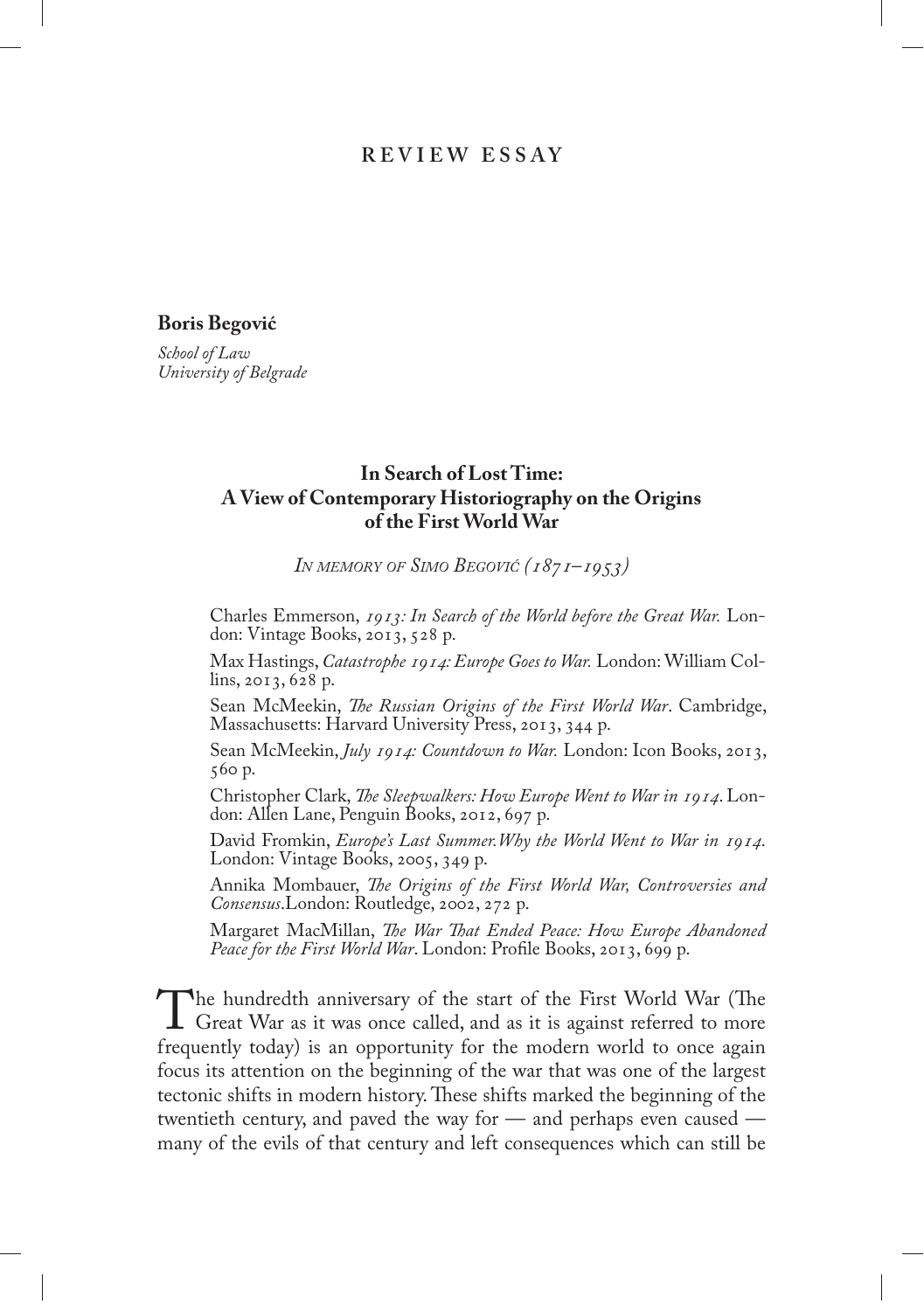felt. Moreover, the claim that this war, from the aspect of the consequences, has still not ended in some parts of the world is not entirely unconvincing. What were the causes of the First World War? How and why did it break out? Could it have been prevented? Is there a guilty party or multiple guilty parties, regardless of whether it is an individual or a nation? Even a hundred years after the beginning of the 1914 catastrophe, as it is referred to in the title of one of the books covered by this review, we are still uncertain about the answers to these questions, and also being re-examined are some of the conventional wisdoms about the beginning of the military conflict.

Quite expectedly, this many open issues on the centennial of the First World War has led to the appearance of a large number of publications on the topic of its beginning and the causes that led to it. All these works, written in English in order, among other reasons, to reach a maximum audience, are big commercial publishing undertakings. Consequently, these are not books that are intended for the expert audience of dedicated historians, which would be published in the few journals covering this field, and which would be the topic of conferences far removed from the eyes of the media and the public. These are books which are sold in large numbers, which have to reach general readers and have a social impact far beyond the circles of dedicated professionals. This is why the authors, even if they wanted to do it differently, had no choice and needed to adapt their manner of presentation and writing style to educated non-specialists, such as the author of this review. All the books listed in this review are easy to read, they hold the reader's attention, and can almost, at least in some cases, be compared to well-penned fiction. Searching for ways to attract a wide circle of readers, i.e. to hold on to them, the authors occasionally sought analogies between events a hundred years ago and the present events. The examples used were relatively recently headline news and can hold the attention of contemporary (Western) readers, who are not so interested in, for example, the situation in Bosnia or Serbia a hundred years ago, and perhaps are unable to keep their attention for a longer period of time on anything that is not related to September 11, Al-Qaeda, Afghanistan or at least Hezbollah. Nonetheless, such an approach can hardly be accepted from a methodological point of view — therefore there are inevitably errors when value judgements are made on someone's role in the past based on common present-day value models, especially in the Western world, where the largest number of the readers of these books lives. The result is, for example, the parallel drawn between Young Bosnia and present-day Islamic fundamentalists, or the parallel between contemporary Serbia and present-day Iran, regardless of its being poorly substantiated by facts, in a situation where the media image of present-day Iran (with or without reason) is completely negative, causing, i.e. calling for such a view of Serbia from a different time.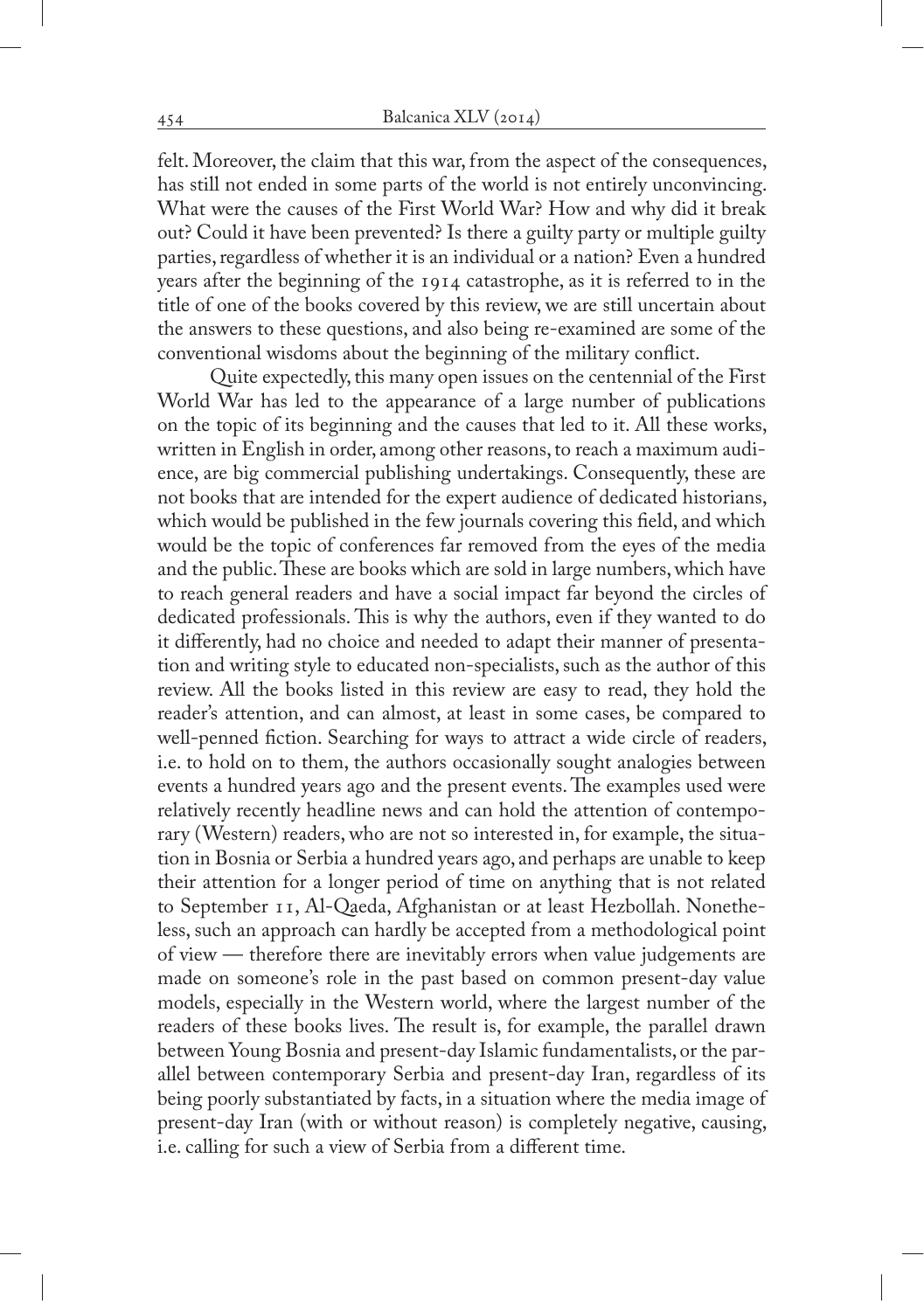Also, secondary historical sources are mainly used with well-known facts only being interpreted in new ways — seeking new points of view. There is no magic wand, except in the case of MacMillan, at least to some extent; there are no new documents that shed completely new light on the period a century ago. This is quite understandable — most of the mining work has been done in the past hundred years. One should be empathetic to those who are disappointed that documents have not been unearthed unambigously blaming or exonerating any of the sides of the historical guilt, but unfortunately for them this is simply how things are and one should accept it. This is especially true since during completely unrestrained access to the Serbian archives on two occasions (1915–1918 and 1941–1944) nothing was found that would unquestionably link the Serbian authorities to the assassination in Sarajevo.

Consequently it is quite expected that present-day historiographic literature is to a great extent reduced to re-examining facts and observing them in a new light. It is interesting, however, what this new light does. Clark, for example, makes it clear that this new light consists of the things that have transpired in the meantime, especially present-day events that still occupy the attention of the general public. For instance, Clark claims that today, being aware of all the difficulties that the European Union is facing, we have far greater sympathy for the Austro-Hungarian Empire, and he also claims that following the events in Srebrenica and the siege of Sarajevo, we have far less understanding for Serbian national liberation in the early twentieth century, and it becomes more difficult to consider Serbia as the object or victim of the politics of the Great Powers. It seems that the issue of the justification of the placement of events of a hundred years ago in such a context remains open. This is supported by the fact that the same author does not offer any explanation of contemporary events, but only lists them, and, for example, he does not provide a comparative analysis of the sources of the structural problems of the European Union and the Austro-Hungarian Empire. This would undoubtedly be interesting and relevant, but he stops at the declaration that today we have more sympathies for the latter. Regardless of the fact that in respect to sympathies it seems that Clark unjustifiably transformed the first person singular into the first person plural, one should point out that historiography as a science still aims to comprehend reality as it was once, and not to comprehend its values and express sympathies from the standpoint of present-day dominant values, whatever they may be.

Even more interesting is the process in which present-day events are used as a benchmark for the evaluation and even justification of past events — a process that Clark uses by comparatively analysing the Austro-Hungarian ultimatum issued to Serbia in 1914 and the so-called peace offer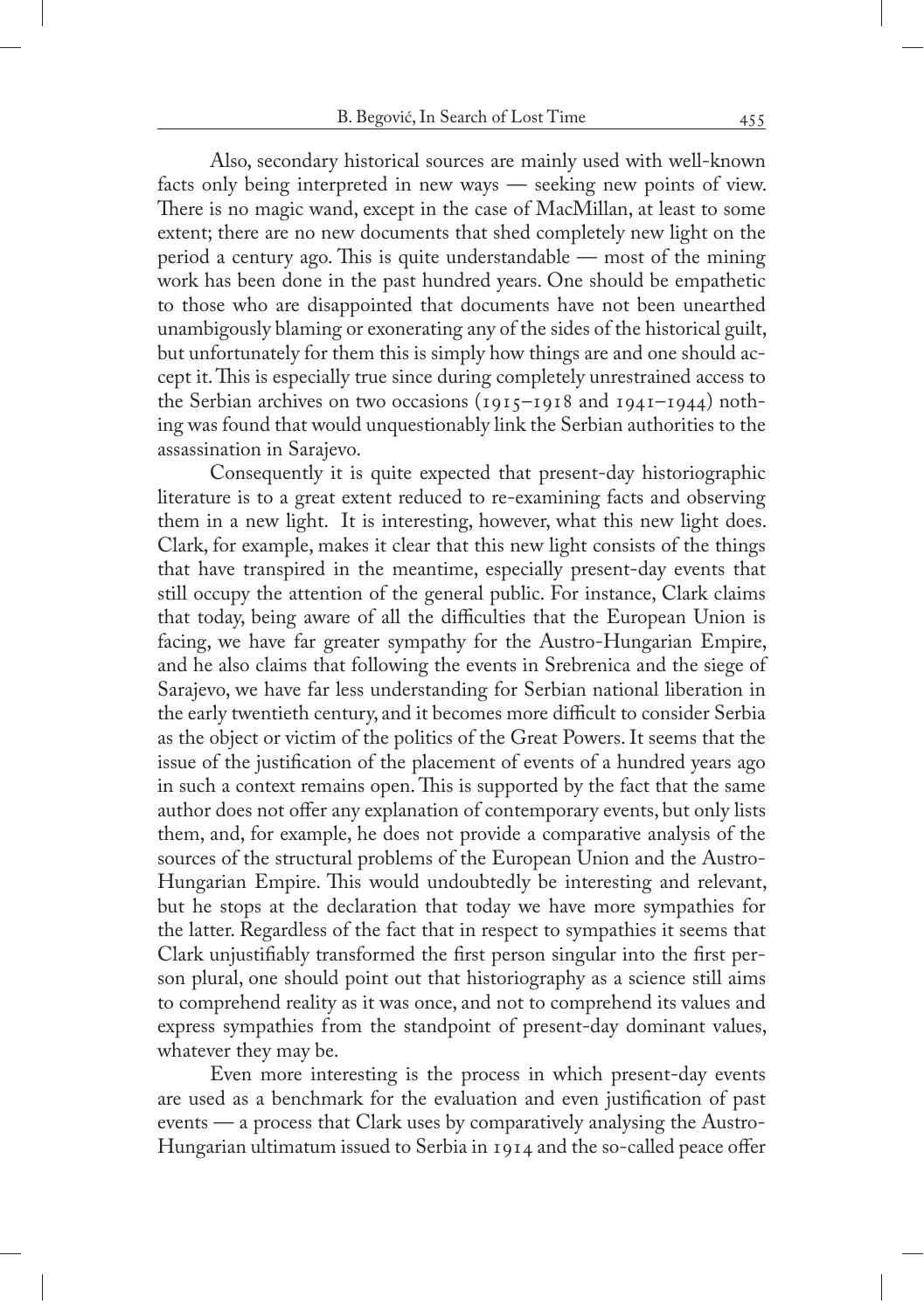(proposed agreement) in Rambouillet in 1999, and claims that terms of the issued ultimatum were more lenient.1 Regardless of whether this is true, it has nothing in common with the nature of the 1914 ultimatum. Worst of all, such a process does not allow us to understand the behaviour of the interested parties in either case, nor do we learn anything more than the incentives that the decision makers were exposed to, especially bearing in mind that much had changed in international relations during the eight decades that separate the two events. If nothing else, we are richer for the collective experience of nearly a hundred years. And what an experience it is — the experience of world wars, the Holocaust, Nazism, Communism, in short**,** the darkest totalitarianism, the atomic bomb, and the world on the brink of nuclear war. Can it be that all this does not affect how each of us thinks, regardless of who it is that is making a particular decision.

Regardless of the rather loud cries surrounding it, the revision of historiography is quite a natural process. It is not necessary for new documents to be discovered — old ones can be interpreted in new alternative ways, and the question is not whether historiography is being revised, but whether such a revision will allow us to better understand the past and consequently to better understand the time that we live in and the world around us. However, in the case of the First World War the revision is specific, as Mombauer clearly demonstrates, since the issue of German guilt for the war had become a political issue in that country even during the war (apparently the main German participants had no illusions about their own roles or about the outcome of the war), and especially after the Treaty of Versailles and the consequently determined German war guilt, as the basis for war reparations. Since Germany was in the focus of global attention one more time during the twentieth century (this time there was no dilemma about its war guilt), the issue was raised as to whether Nazism was the natural continuance of German (primarily Prussian) militarism, or a strange aberration that occurred under extremely specific circumstances in the Weimar Republic. In fact, if Germany was not to blame for the First World War, then the thesis about the continuity of German militarism and authoritarianism loses its credibility — then Hitler would not have been part of German political tradition, but rather happened to be head of state by pure chance.

It is likely that the last great revision of historiography, i.e. the last great revolution in the interpretation of the causes of the First World War

<sup>&</sup>lt;sup>1</sup> In addition to the book that is being reviewed, this comparison, for completely unknown reasons, can be found in Clark's biography of Emperor Wilhelm II. The character of the causality link between the Kaiser and the conference in Rambouillet truly remains a mystery. See Christopher Clark, *Kaiser Wilhelm II, A Life in Power* (Penguin Books, 2009), 304.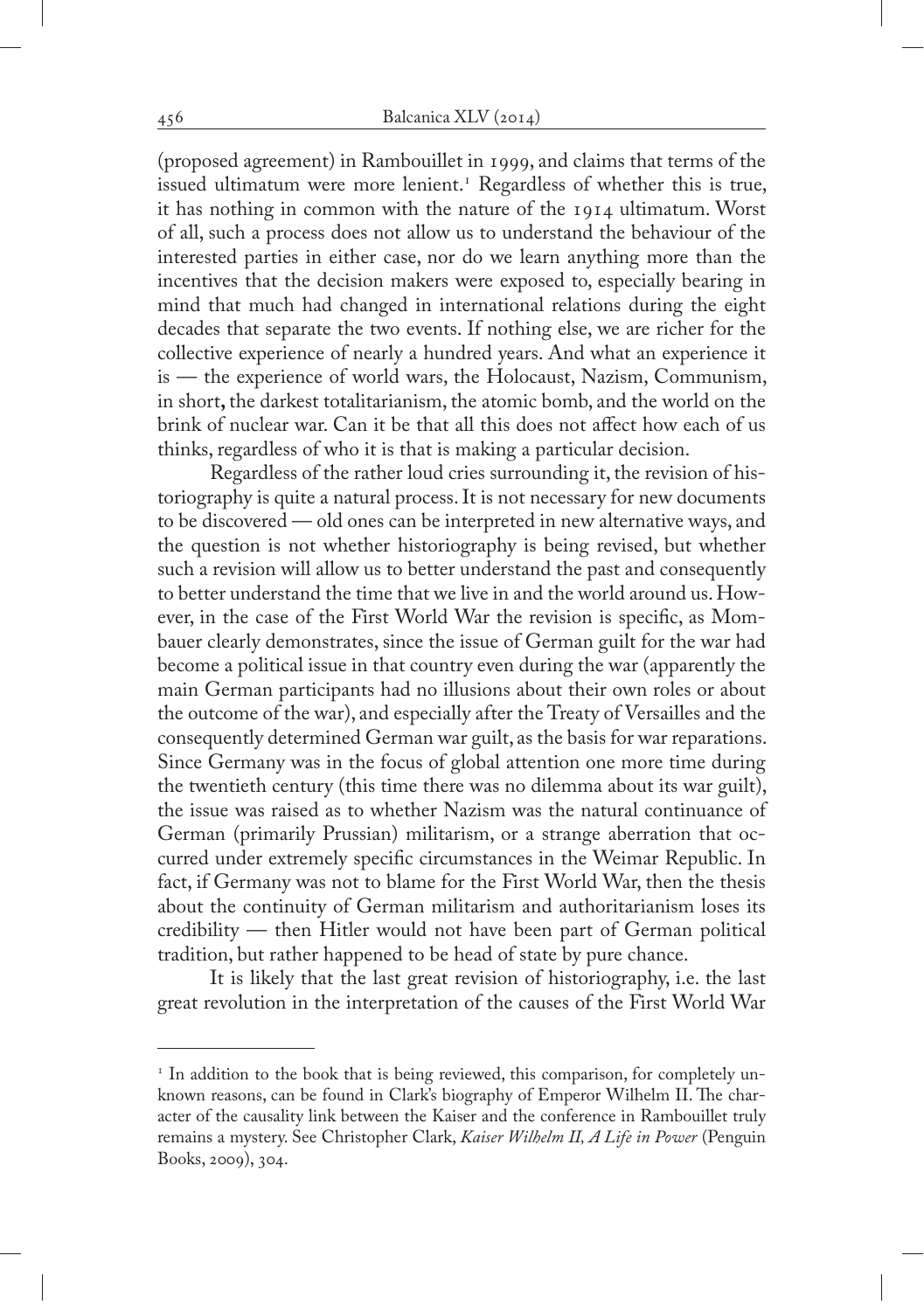occurred in Germany with the Fischer controversy, since the new documents that Fischer discovered,<sup>2</sup> including the so-called September Program,<sup>3</sup> led to scientific as well as non-scientific conflicts, primarily in the Federal (at the time western) Republic of Germany. It was not only science that was in question, as demonstrated by Mombauer, but rather the debate included categories of treason, national consciousness and all other categories that are under no circumstances part of academic debate. The reviewed books, with the exception of Hastings to a certain degree, and Fromkin in a specific manner, do not accept Fischer's original thesis, that a clear German strategy existed, i.e. a consistent political plan to place Europe under German domination4 through war, and in keeping with the tradition of Prussian militarism and state formation. However, this in itself does not mean that there is no German war guilt, i.e. that Germany did not want to start the war, regardless of the stated goal.

However, let us start chronologically, from the newest books, to those that were published somewhat earlier. Margaret MacMillan's book is not only the newest but is certainly the most encompassing, it is the only truly comprehensive book among those reviewed. The structure of the book corresponds to what the author sets as her goal, which is to answer the question why peace ended, not why war started. Namely, in the year that the First World War broke out Europe celebrated a hundred years of unprecedented peace (with smaller incidents such as the Crimean War and the Franco-Prussian War). It was a period of unmatched technological, economic and social progress. The book starts with this new Europe in 1900, and the Ex-

<sup>2</sup> Fritz Fischer, *Griff nach der Weltmacht* (Düsseldof: Droste Verlag und Druckerei GmbH, 1961). Translated into English as *Germany's Aims in the First World War* (New York: W.W.Norton, 2007 [1967]).

<sup>3</sup> According to the program, one of the German war objectives was "We must create a *central European economic association* through common customs treaties, to include France, Belgium, Holland, Denmark, Austria-Hungary, Poland, and perhaps Italy, Sweden and Norway. This association will not have any common constitutional supreme authority and all its members will be normally equal, but in practice will be under German leadership and must stabilise Germany's economic dominance over *Mitteleuropa*", quoted Nail Ferguson, *The Pity of War 1914–1918* (London: The Allen Lane, The Penguin Press, 1998), 171. The title of Ferguson's chapter *The Kaiser's European Union*, although not so much the content, focuses on proving that entering the 1914 war was a strategic mistake on the part of Great Britain, indicating the possibility of similarities between the present-day EU and German war objectives in 1914.

<sup>4</sup> The existence of a German war plan, better know as the Schlieffen Plan, is beyond any reasonable doubt, though in this respect there have been certain exceptions lately, although not very convoncing. See Terence Zuber, *The Real German War Plan 1904–14*  (Stroud, Gloucestershire: The History Press, 2011).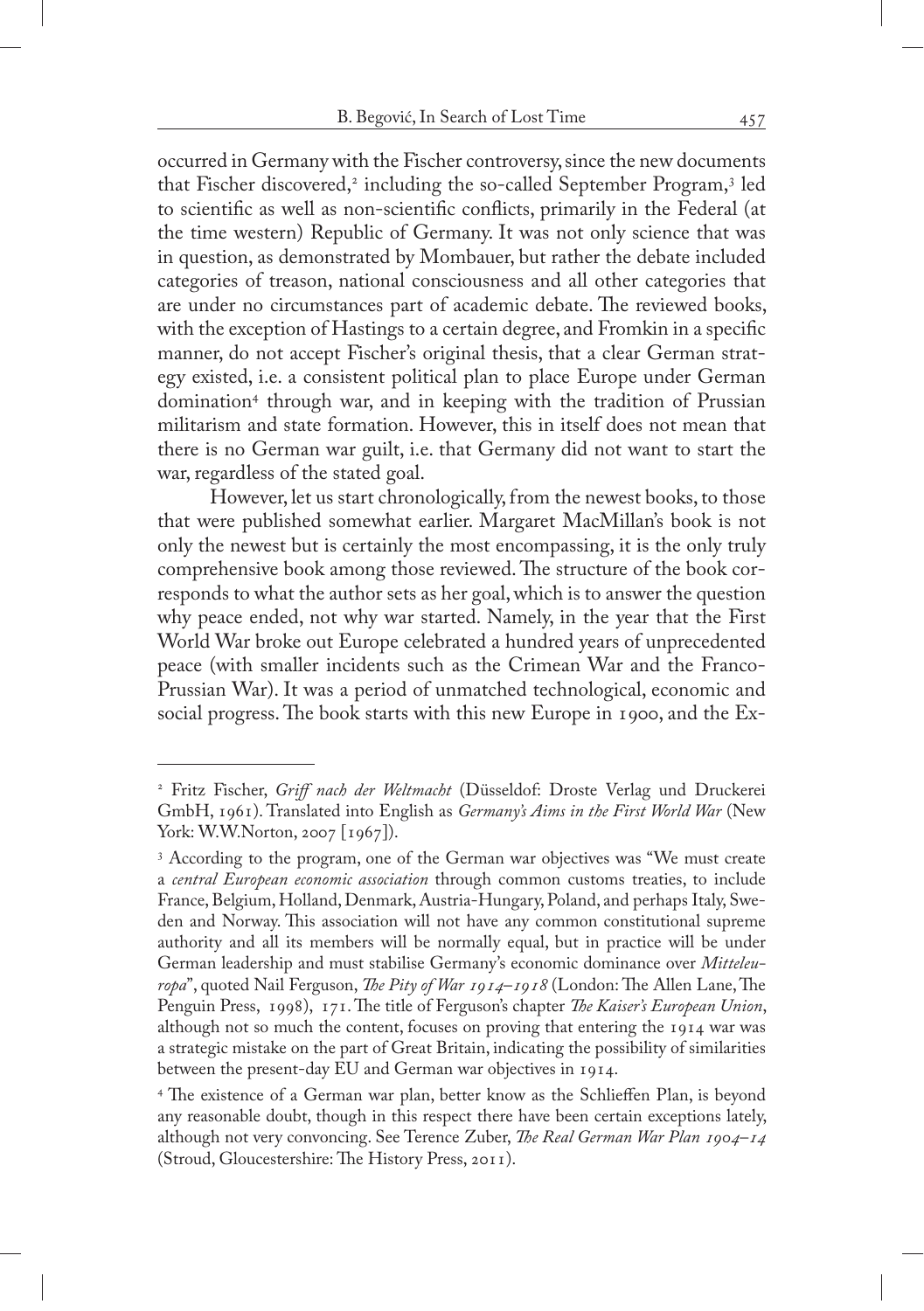position Universelle in Paris that year, and the author claims that the concept of playing with a zero-sum was abandoned in international relations at that time, with the dominant concept being that the sum can be increased through cooperation. However, MacMillan takes us back to the roots of that Europe, the strongest being the unification of Germany three decades earlier, as well as the absence of Bismarck and Germany's departure from his concept of partial and balanced alliances with its neighbours, primarily Russia.

MacMillan repeats in several places that war was not unavoidable and she builds the explanation why it did in fact occur by arranging pieces into a mosaic: the forming of alliances led to the establishment of a bipolar world, the world of opposed alliances that went to war. The book reviews the history of Anglo-French, Anglo-Russian, Franco-Russian and Austro-German relations. Each of the big players had their own strategic interests and the author thoroughly analyses the strategic thinking of each of them, which led precisely to such, and not some other alliances. At the same time the biggest players are playing their strategic games throughout the already globalised world, and the Anglo-Russian "big game" was played in the foothills of the Himalayas and in China, and the Anglo-French — in the Sudan, Indochina and Central Africa.

MacMillan covers all the significant international crises that preceded the outbreak of the First World War and clearly shows that war did not occur out of the blue, but rather that tensions were clearly visible. Both the first and second Moroccan crises, the Italian occupation of Libya, the annexation of Bosnia, the Balkan Wars, the Eastern Question, which was the name at the time for everything that came with the weakening and breakup of the Ottoman Empire — these are all crises that were, in present-day financial jargon, the stress-tests of peace in Europe at the time. Europe survived all the stress-tests until the assassination in Sarajevo. And had it not failed that stress-test, it probably would have failed the next one  $-$  it is quite clear from MacMillan's account.

Great attention is rightfully given to the Anglo-German naval arms race, as the likely crucial single factor that led to war, and accordingly an analysis is presented of the strategic impact of this race on what created the basis for Britain indeed opting for an alliance with France and Russia, and ultimately entering the war against Germany. MacMillan clearly shows how this coerced and needless German move led to the alienation of Great Britain, as Germany's natural ally (Germany's domination of the continent was not a threat to British maritime domination, and vice versa). And MacMillan uses this example to analyse the way the German military and political elite made (wrong) decisions. Many things are apparent in this arms race: the unclear strategic thinking, the superficial knowledge of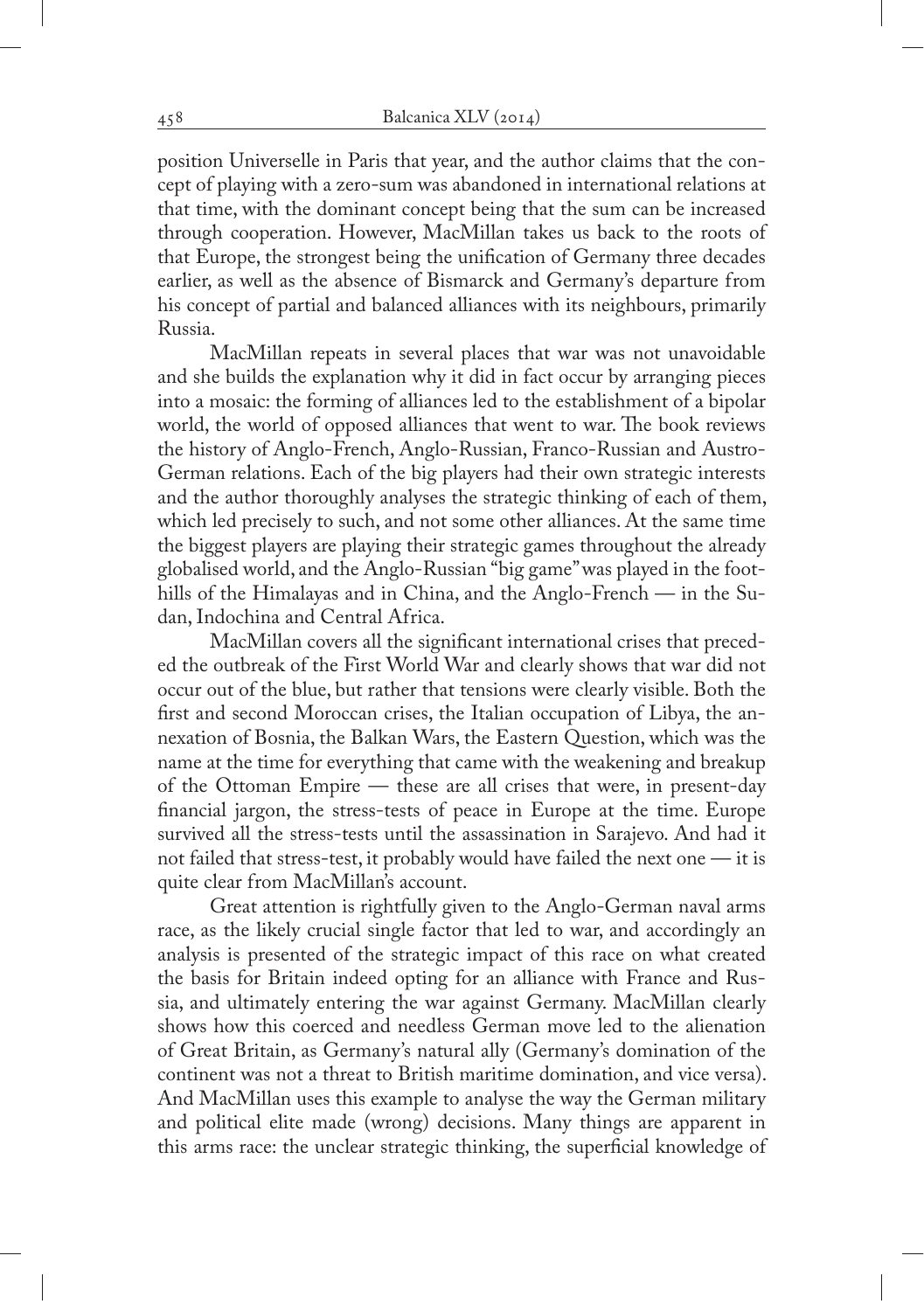the other side, and the poor prediction of its reactions, huge ambition and rather erroneous reasoning.

The author has an interesting approach, which was also applied in her previous books,5 where history is reviewed by considering the individuals who made key decisions. Therefore we get suggestive portraits of the political and military elite of the period, such as genuine pacifist and diligent politician, French socialist Jean Jaurès, but also the not exactly perfectly balanced personality of Wilhelm II, the depression prone Helmut von Moltke the Younger (Chief of the German General Staff ), or colourful, to put it mildly, Conrad von Hötzendorf (Chief of the Austrian General Staff ). On all sides there was evidently a rather small breadth in thinking, a lack of inventiveness, lethargy, lack of inquisitiveness and historic irresponsibility. It is not a question of the decision makers being convinced that war would not break out, but rather their conviction that the war would be short and that the war objectives would inevitably be achieved quickly. In places where analogies with the present-day or at least subsequent events (the way that strategic decisions were taken, for example) are possible as well as necessary, unfortunately there are none (with one exception). However, the analogy with the Cuban Missile Crisis in 1962, from the standpoint of the relations of the military and political leadership and their crucial individuals in the decision-making process — a very interesting topic — is mentioned rather superficially. Even though the decision was to primarily follow individuals, MacMillan does not hesitate to allocate guilt for the war to peoples, i.e. countries. In her opinion, to blame for the war were Austria's "mad determination" to destroy Serbia, Germany's support to Austria's war desires "to the hilt", and Russia's anxiousness to mobilise the army as soon as possible.

The book was obviously written under great pressure from the publisher that it be published at the prime time, in the year prior to the hundredth anniversary of the breakout of the war. This is why, even though the book was not written quickly, the editor's work has been carried out hastily and sloppily. That is the only explanation for mistakes such as the "European Community for Iron and Steel" (instead of European Community for Coal and Steel, p. 270), or the formulation according to which the legal council of the Austro-Hungarian Ministry of Foreign Affairs "unfortunately" (probably for those who sent him, not for historiography) did not succeed in finding any facts regarding the involvement of the Serbian government in the assassination in Sarajevo (p. 538), and that instead of Franz Joseph (who appears in the picture above the text) the Austro-Hungarian monarch was labelled as Franz Ferdinand (p. 379). However, these oversights do not

<sup>5</sup> Margaret MacMillan, *Peacemakers, Six months that Changed the World: The Paris Peace Conference of 1919 and Its Attempt to End the War* (London: John Murrey, 2001).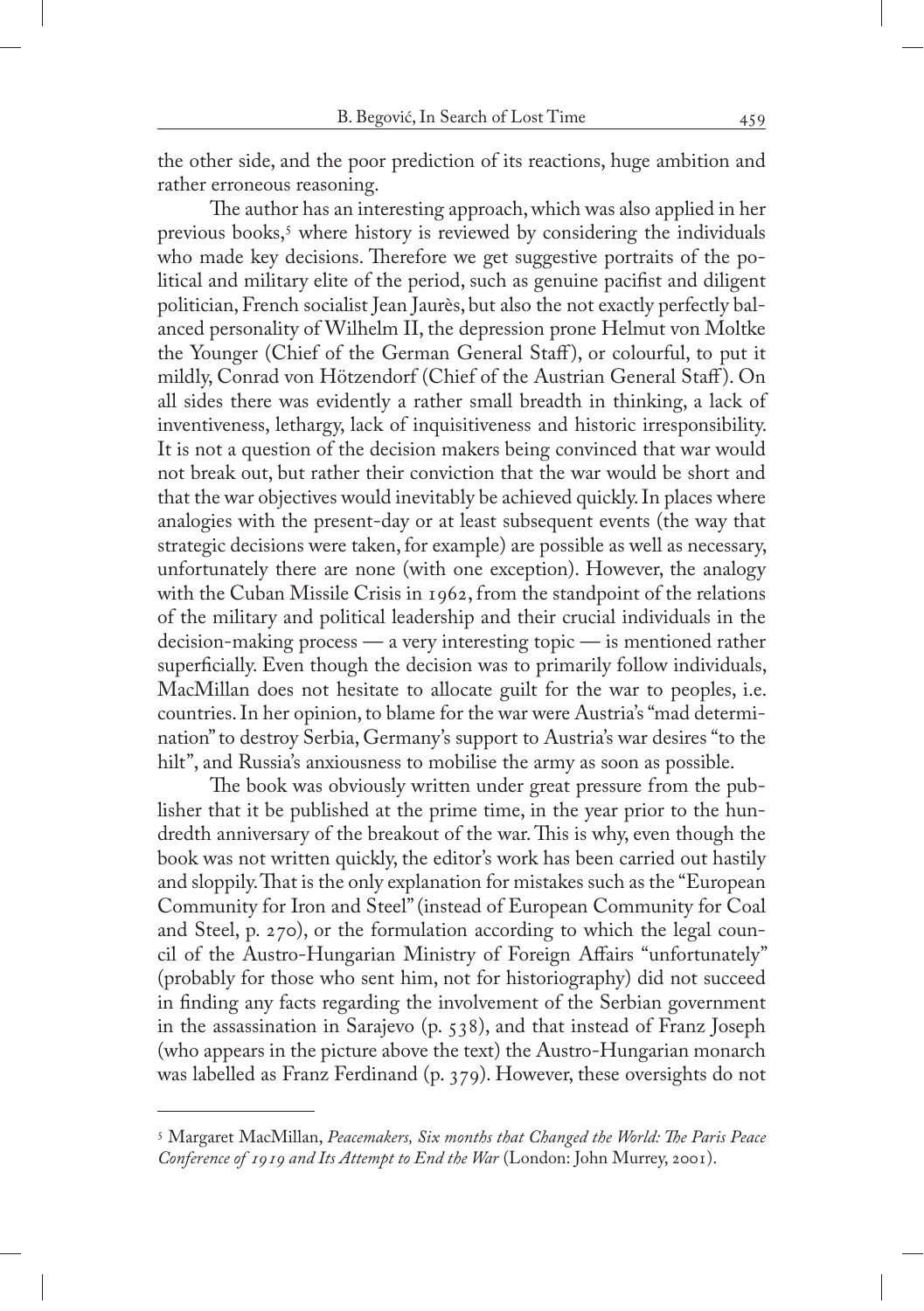diminish the great value of the book. The sentences are completely clear, the dynamics of the text exceptional, drawing readers to the next page, which they turn with anticipation. The First World War was not inevitable, Mac-Millan reiterates in this excellent book, it was brought about by people who did not realise what its nature would be, let alone what the consequences would be, and those who did have some idea did not have the courage to oppose the war  $(p. 605)$  — in both cases, people who were not up to challenges of the time they lived in.

The questions could be raised whether Emmerson's book should have been included in this review at all. The reason for including it was that it is an interesting supplement to central contemporary historiography. The book offers a comprehensive description of the year 1913, the last year before the war. The author moves from country to country, i.e. from city to city, describing life in different places at the time. The book provides a series of images of peace that could have lasted another hundred years — it is almost a travel guide from a distant past. However, the attentive reader of this not especially interesting or comprehensive book can notice that there is a slow but certain change in the balance of power. Even though the European countries, i.e. their metropolises, are still the centre of the world, new countries on the fringes of this centre were slowly gaining strength, i.e. other peoples were growing stronger on the wave of the so-called first globalisation. These were primarily the U.S.A., as well as other countries on the American continents, certainly Japan, the almost unnoticed Australia (*Down Under*), and China's potentials were slowly becoming apparent. Some of them, such as the U.S.A., will take Europe's place in global affairs after the exhausting war on the continent and the appearance of destructive political projects, such as Fascism and Communism. The rise of some, especially China and India, will come considerably later, and the prospects of some, such as Argentina, will become significantly darker.

In many ways Hastings' book differs from the others reviewed in this article. It is by far the closest to journalism, but the best journalism possible. There are no footnotes or references, and it includes many more personal stories "from the scene", not only about the decision makers but also about common people, who, whether they wanted to or not — felt the consequences of these decisions. It is almost like a novel about the year 1914, only both the characters and the events are real. The book is written in an elegant English language, the likes of which are slightly fading today, especially outside of the British Isles. As is the case with every novel, there are protagonists, individuals as well as peoples, good and bad, only all are tragedians — it is no wonder that the title of his book is *Catastrophe*.

Hastings has no dilemmas and moral relativism is not acceptable to him: the First World War was a war between good and evil. Evil is embodied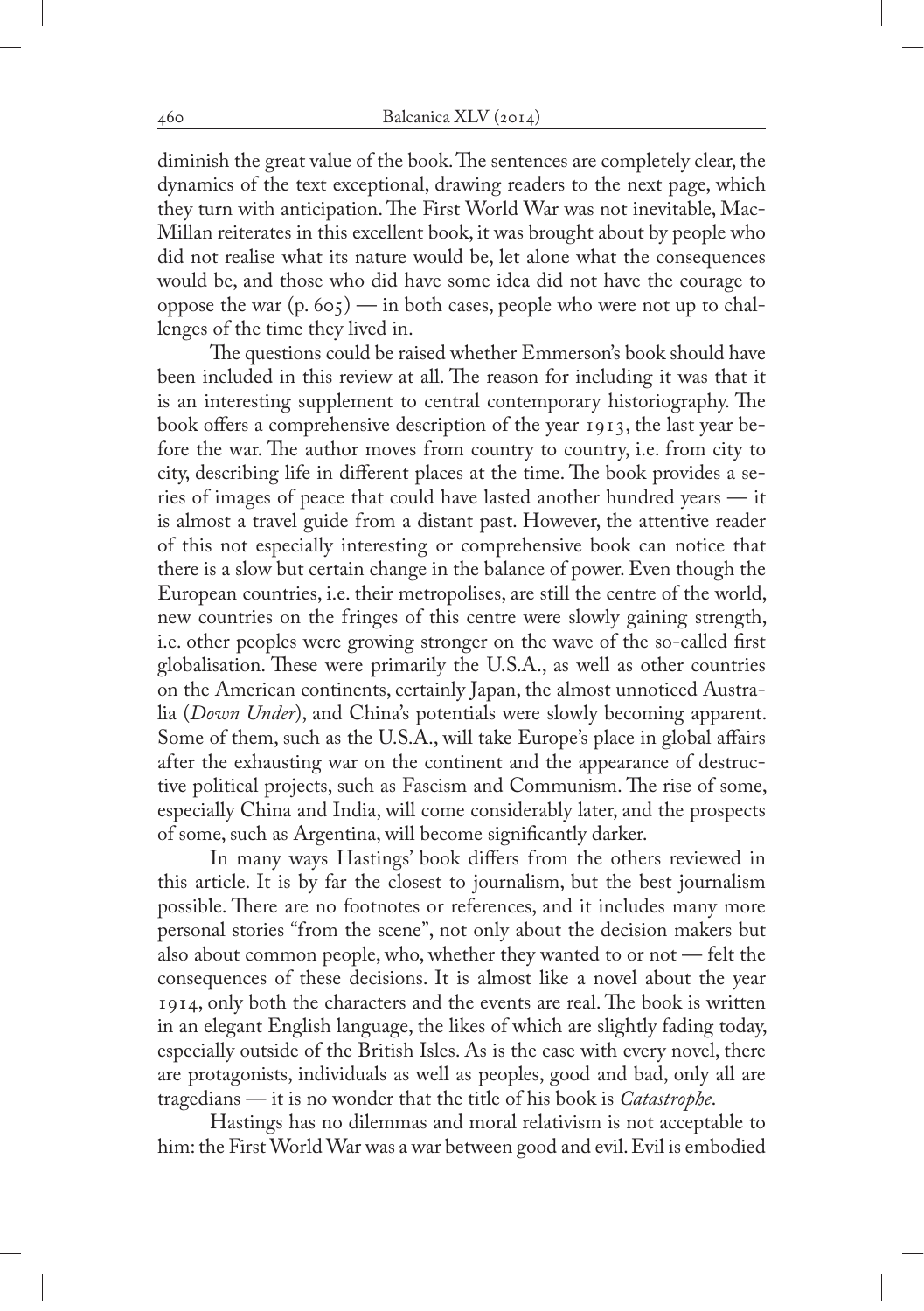in Germany, in every respect. Not only is Germany guilty for the beginning of the war, but its elite started it in order to achieve German political domination over the peoples of Europe. For Hastings, as opposed to the other authors, another dilemma simply does not exist — Fischer was absolutely right. War occurred because there was a German political plan for that war. All those that fought against Germany in that war represent good.

The Serbs are given by Hastings a special place among those on the side of good, disproportionate to their military and especially economic power, and with deep respect. To the British readers Hastings explains, since he is slightly less interested in others, that the Serbs were to Austria-Hungary what the Irish were to Britain in the twentieth century. The only difference is that Britain proved to be resilient, the author adds. Hastings is the only one of the authors to show how the year 1914 and what followed it were tragic for Serbia. Specifying that one in six residents of Serbia was killed during the war, Hastings concludes that Austria did in fact succeed in punishing Serbia for the death of Franz Ferdinand. However, the price for that punishment was the self-destruction of the Austro-Hungarian Empire. In fact, the clash between Austria and Serbia, as depicted by Hastings, is a Shakespearean embrace of two enemies, neither of which can get out of it. In present-day language, the interests were so opposed to each other that no compromise could be reached. It was only later, with the wrong political decisions of the Serbian elite, that Serbs became aware of the long-term consequences of these horrific human losses that Hastings mentions.

Drina, Liège, Tannenberg, Marne, Ypres all appear as in the chapters of Hastings' novel, ending with the "the Serbs' last triumph" (the Battle of Kolubara) and what marked the end of  $1914$  "in the field" — life (for those that were so lucky) in the muddy trenches. It is a quite expected content for a book by a military historian such as Hastings. However, the reader might be somewhat disappointed by the treatment of the Battle of Tannenberg — there is too little material on this extremely important event. This catastrophic Russian defeat, from which the Imperial Army never recovered, brought about by the epochal incompetence and arrogance of the officers of the Imperial Army, and not by any special exceptionality of the German army, regardless of other consequences, fortified the myth of the invincibility of this army and the Prussian aristocracy, with von Hindenburg as the role model. The first myth was destroyed exactly thirty years later, relatively near Tannenberg, on the Eastern Front. The only difference is that it was no longer the Imperial Army on the other side, but rather the Red Army. And there was no armistice, like the one in 1918. The second myth was destroyed by the unobstructed political rise and survival of Nazism.

With this book Hastings proves that he is a member of the "old guard", the one that apparently is slowly disappearing. This is a man who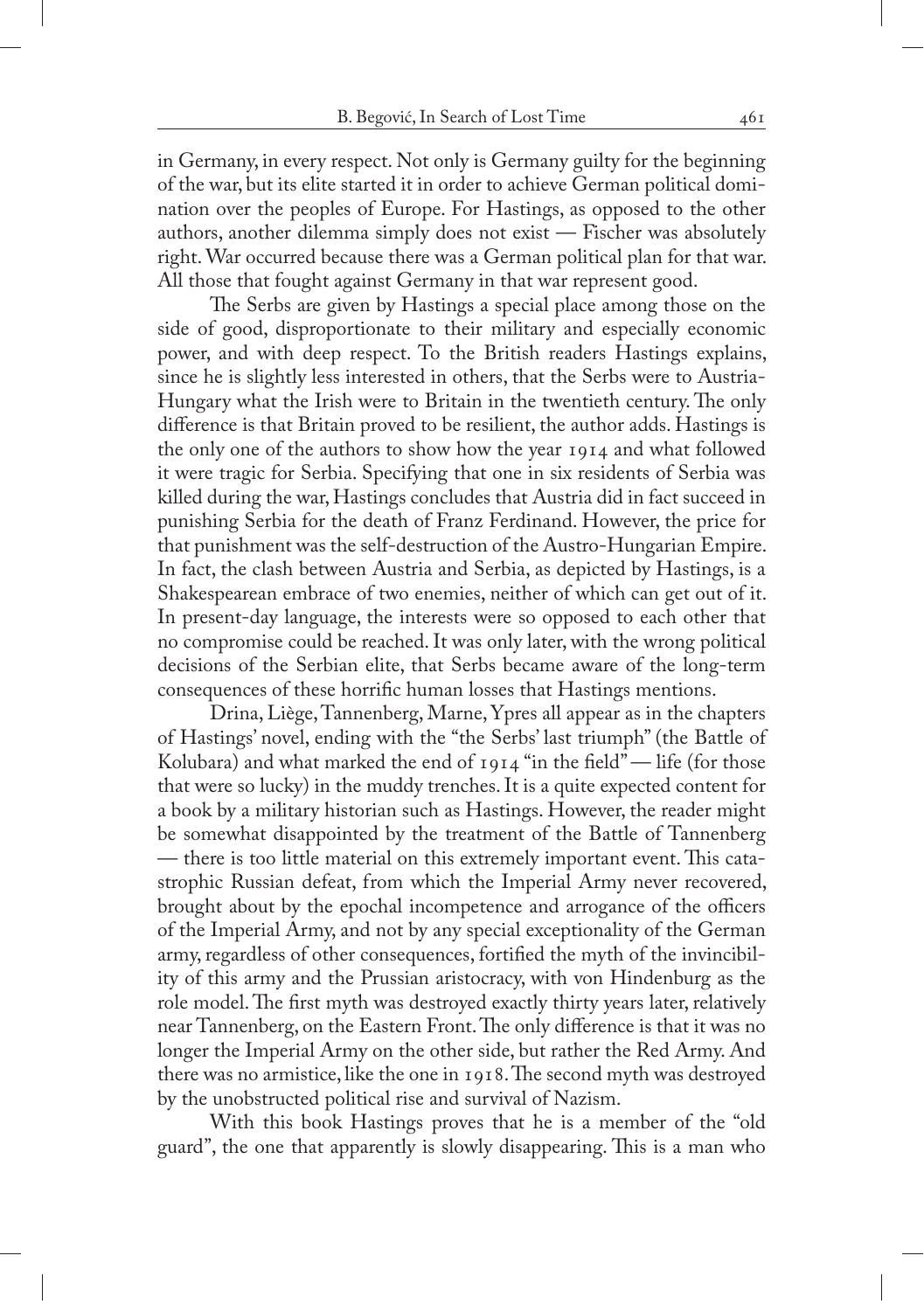still believes that we can and must draw a line between good and evil, and that the attempt to understand something or someone does not mean that we should also inevitably justify them. This is a man who considers courage, commitment to ideals, loyalty and sacrifice for others to be virtues. This is a man who believes that patriotism is not passé and that freedom represents one of the pillars of the dignity of human existence. This is a man who apparently does not know the meaning of the expression "political correctness". Hats off to him!

In his first book, of the two that are included in this review, Mc-Meekin tries to show which is the main party guilty for the First World War, but not the only guilty party — none other than Russia. This is done from the position of the Turkish Empire and the great injustice that was done to it by breaking up the formerly powerful empire. McMeekin believes that it is precisely Russia that should be declared the main scavenger. The finger is pointed at the duplicitous Sazonov, as though duplicity in politics was a Russian invention that this empire had monopoly over. However, if Russia wanted the war so badly, what then is the explanation for the assessments by the German General Staff that it was not until after 1916 that Russia was ready for war (this is how long it took to lay railway tracks in the so-called Polish bulge). Also, what is the explanation for the catastrophic defeat of the aggressor country in the first battle of Tannenberrg — usually the aggressor scores victories against the unprepared adversary in the early days of war, at least the Germans have experience in this.

This extremely unusual thesis about the sole Russian guilt for the breakout of the First World War was presented by McMeekin in this chaotically and unsystematically written book, in an attempt to defend it with confusing arguments, with the ever-present desire to distinguish in Manichaean style the evil Russia, the aggressor, and good Turkey, the victim of aggression. It seems that the Western Front did not exist for McMeekin. It is as though also non-existent was the German war plan, according to which the focus of operations was on the Western Front. It is as though the Battle of the Marne did not take place. Russia's sole guilt would be a Copernican Revolution in the perception of the causes of the First World War, and McMeekin, a young and anonymous author prior to this book, trades precisely on that fact. Proving or disproving Germany's guilt is something that is usual, it has been going on for a long time, but exclusive Russian guilt — that would certainly contribute to the publicity of the book and its author. However, one should remember that the Copernican Revolution occurred because Copernicus was right.

The author published a second book in the same year, practically a daily chronicle of the last days of peace, in which he examines things in a completely different way. There are no more evil, duplicitous, cunning and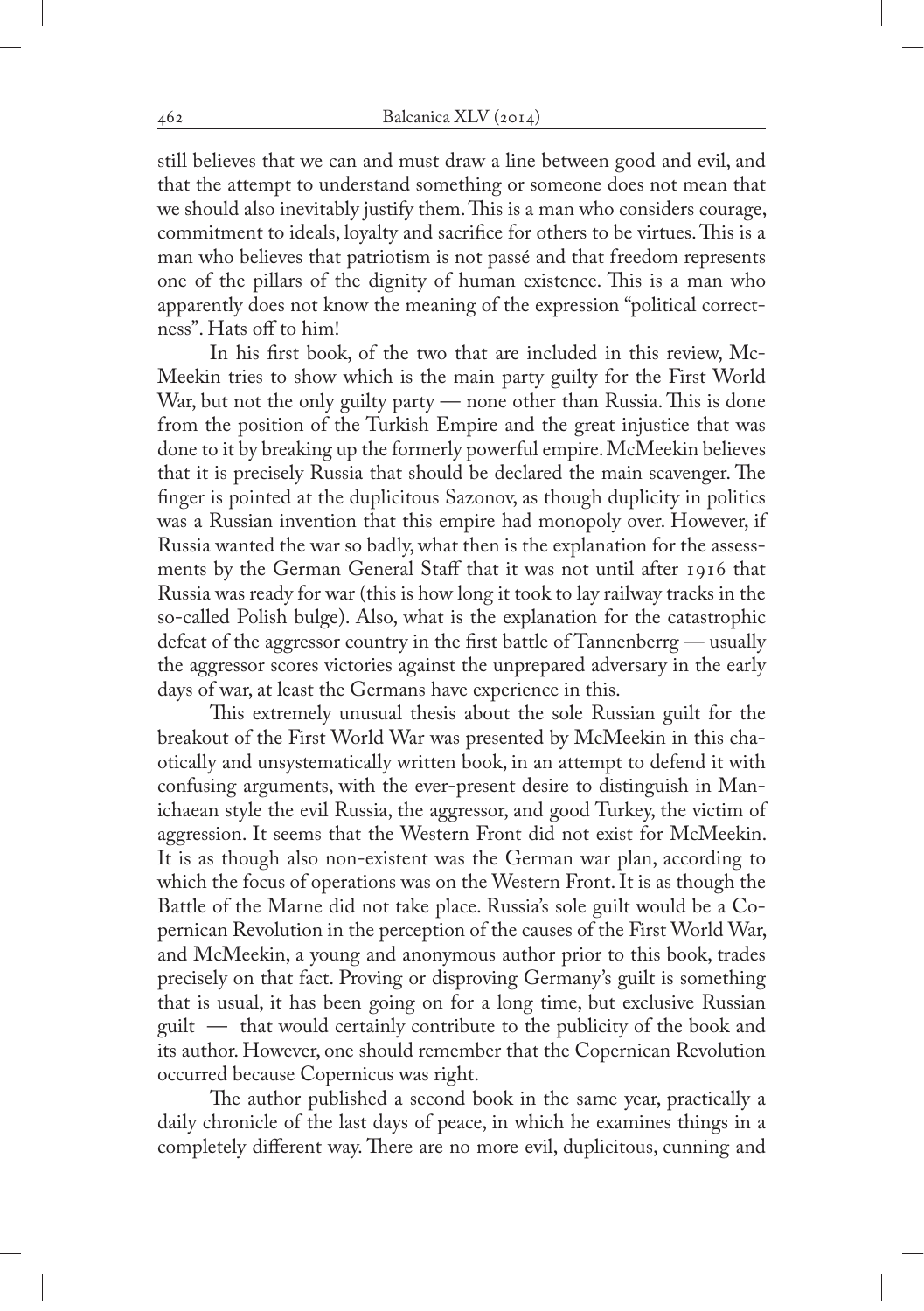self-confident Russians, but rather all the decision makers are now ordinary human beings, with all their limitations. One should not waste any more words on McMeekin's contribution to contemporary historiography.

Christopher Clark became the main star of the new historiographic cycle with his book *The Sleepwalkers*, which has become widely known. It is likely that one of the reasons for this is that in this book the entwinement of the fields of history and international relations is quite clear, perhaps clearer than in any other of the reviewed books.

However, let s start from the beginning. Already at the very beginning of the book Clark states that the book "is concerned less with why the war happened than with how it came about." His explanation is unconvincing — he believes that the answer to the question "*why* invites us to go in search of remote and categorical causes: imperialism, nationalism, armaments, alliances, high finance," etc. It remains unclear what then should be the focus of historiography if it does not address these issues. The methodological problem is clear, independent of this: such a dissection is understandable in certain areas (the separation of procedural law and substantive law, for example), but to analytically answer the question *how*, without analysing the *why,* certainly represents nothing more than an ordinary chronology, like the one presented by McMeekin, and that is certainly not worthy of mention in a review of historiographic works. Even though Clark tones down his stance a bit later, he defends it by citing the stance of Bulgarian historian Budinov "once we pose the question 'why', guilt becomes the focal point". Things are somewhat clearer now: such a methodological procedure allows for the elegant circumventing of Fischer's thesis on the German guilt for the war, as well as the guilt of its allies, such as Bulgaria. This is why the conclusion that no one was guilty for the First World War: "The outbreak of war was a tragedy, not a crime" (p. 561).

At the very beginning of the book Clark also presents a second interesting hypothesis — the First World War was not the consequences of any long-term deterioration of international elations, "but of short-term shocks to the international system". However, the problem is that well-organised international relations are resistant to short-term shock — they are resistant to stress-tests. If short-term shocks toppled the international system, it was not resistant to such shocks, which speaks enough about its vulnerability. And things become even more absurd when at the end of the book we learn from the author what these short-term shocks were: the creation of the Albanian state, the Russian diplomatic reorientation from Sofia to Belgrade  $(p. 557)$ , and of course — the shots fired in Sarajevo. In line with the stated logic the absurd conclusion follows: the reason for the slaughter at Verdun was the creation of the Albanian state. However, such a methodological approach allows the author to circumvent a serious analysis of everything that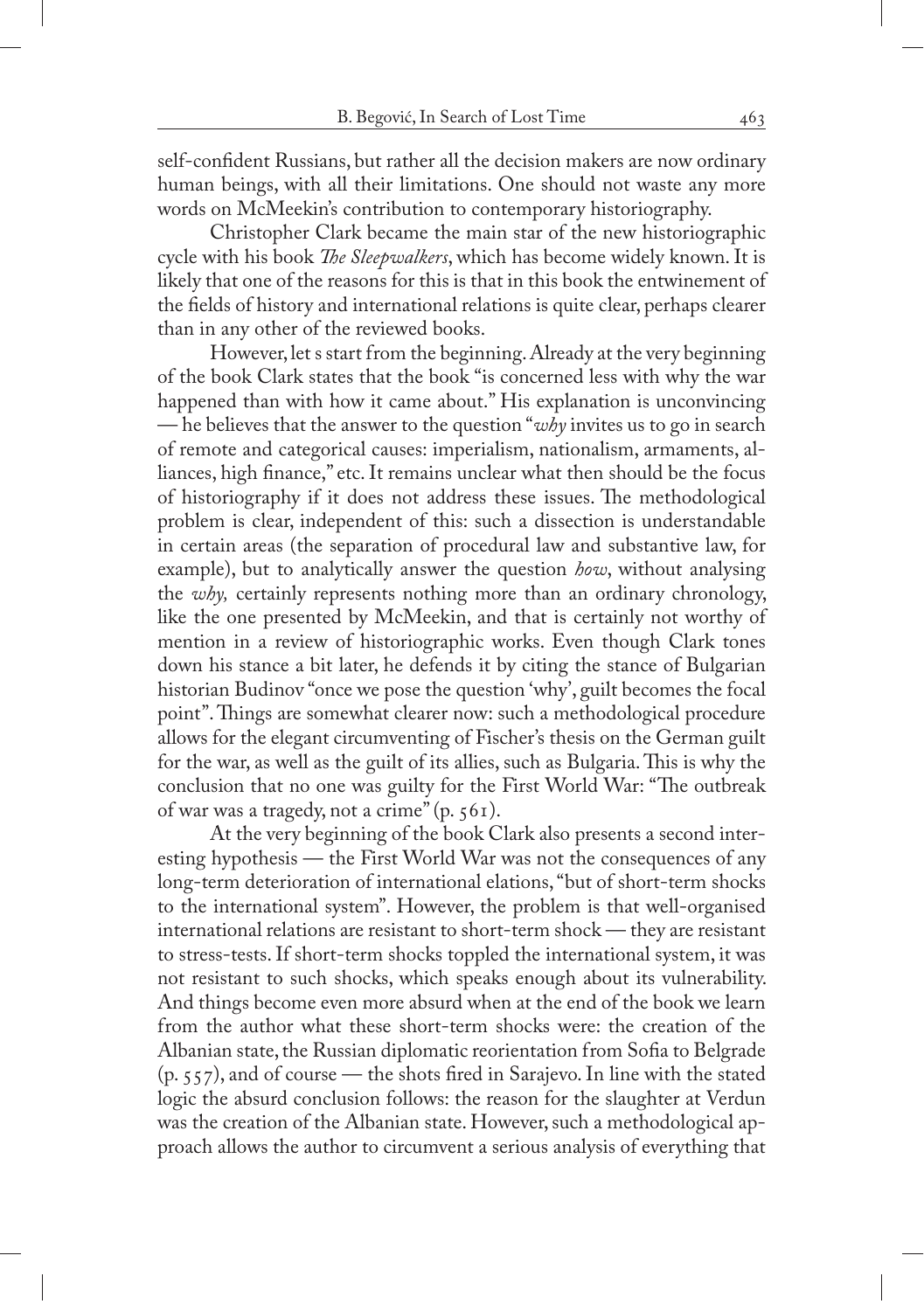MacMillan had analysed: the long-term changes in relations between the great powers, which led to the establishment of a system of international relations, which were so deteriorated that Europe was constantly on the brink of war. None of this exists in Clark's book. Therefore German war guilt cannot exist whatsoever. And all that under the slogan "*How*, not *why*!"

The greatest weakness of Clark's book is the lack of arguments for his apodictic claims, i.e. their inconvincibility, if he even presents them at all. For example, Clark says that "In any case, it was not the building of German ships after 1898 that propelled Britain into closer relations with France and Russia." Without any evidence! Not even the fact that naval domination was crucial for Britain's national security, nor the clearly demonstrated British tolerance toward the growth of the navies of distant countries (the U.S.A. and Japan), nor the thought that Britain could feel threatened by the huge modern navy not far from its shores, nor the absence of any reason for Germany's aggressive program of maritime armament — none of this fazes Clark. Germany is not guilty and that's it. There's nothing to prove there!

Even more interesting it the treatment of the famous meeting of the Imperial War Council in 1912, which authorities consider the event that confirmed Germany's aggressive war intentions, embodied in the position of so-called preventive war, before future opponents, primarily Russia, gain military strength.<sup>6</sup> The key historic source on the content of the meeting is the journal entry of Admiral von Müller, the Chief of the German Imperial Naval Cabinet, practically chief of staff of the German navy. Clark claims that this meeting had no significance, and in support of this he cites the conclusion from von Müller's journali entry that the result of the meeting "amounted to almost nothing". The problem is that Clark does not even try to consider what Admiral von Müller's expectations were, and based on what criteria he made the conclusion that he entered in his journal. It is reasonable to assume that the Chief of the Imperial Naval Cabinet was interested in operational issues related to the navy preparing for war: how many new ships would be outfitted, how recruitment would increase the human potential, how the new personnel would be trained. Admirals are in fact not interested in political conclusions, but formal operational decisions related to the navy that they command. If we look at Admiral von Müller's notes in this light, it becomes clear that his lapidary conclusion was (likely) not related to the political result of the meeting, and only such a result is relevant from the point of view of historiographic analysis. This was not neglected by MacMillan, who notes in von Müller's record that von Moltke's concurred that war was unavoidable and his words "War the sooner the

<sup>6</sup> See J.C.G. Röhl, "Admiral von Müller and the Approach of War, 1911–1914", *The Historical Journal* vol. 12, 651–673.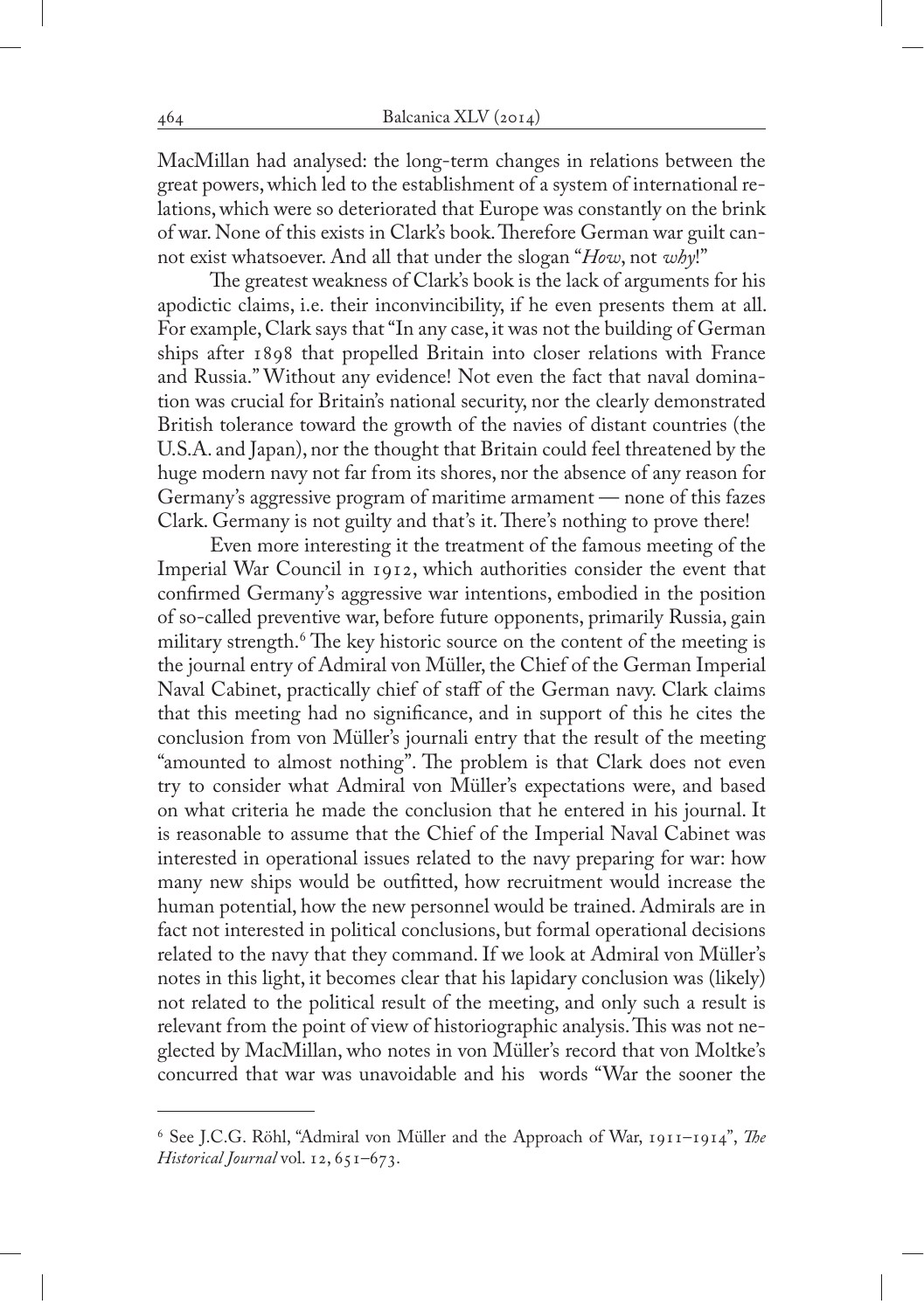better", and the Kaiser's position that Germany would have to go to war against Great Britain and France together (p. 479).

The weakness of Clark's arguments, where there are any, is a general feature of his opus. For example, in his history of Prussia one can find the claim that the Soviet authorities had greater understanding for the Prussian aristocracy than the Western allies did, differentiating between them and the Nazis, which the Western allies did not do, wanting to destroy Prussia as the cradle of German militarism.<sup>7</sup> The argument supporting this claim can be found in the fact that Soviet media, unlike Western media, expressed sympathies for the conspirators who tried to eliminate Hitler, and that the Soviet authorities tried to organise German units that would fight against the German army, commended by Prussian offices, within the National Committee for a Free Germany. The only thing that Clark ignores is that this is a totalitarian government, where propaganda comes first (as is the case in their totalitarian Nazi opponent — previously ally, before the war — with the propaganda project based on General Vlasov and his Army) and which took this project to be a propaganda victory. The Western allies did not engage in propaganda, but rather in the destruction of Prussian militarism, which is why they had no need for such gestures. And the extent to which the Soviet authorities truly differentiated between Nazism and Prussian militarism, and to what extent they perceived virtues in the Prussian aristocracy, is best apparent in the ferocity with which that entire area was destroyed towards the end of the war and the tenacity with which all Prussians were forced out. Of course, none of that is important to Clark — he still believes that the Russians/Soviets saw virtue where no one else did, perhaps excluding himself. Someone had some understanding for his beloved Prussia, even if that someone was Stalin!

Clark has an interesting analysis of the transformation of the European multipolar system of alliances, which was based on the German concept of loose alliance with neighbours, into a bipolar world that led to the breakout of war. Of course, Clark is correct when he says that this bipolar system was necessary but not a sufficient condition, i.e. that it did not cause the war. He surprisingly successfully explains his view by pointing out the fact that Cold War bipolar world did not lead to a global war. Clark is correct when he explains that after Hiroshima and Nagasaki the decision makers and general public had no illusions about how a nuclear war would be conducted and what would be its consequences. In this sense Clark is correct that the decision makers in 1914 were sleepwalking. Even though

<sup>7</sup> Christopher Clark, *Iron Kingdom, The Rise and Downfall of Prussia 1600–1947* (Allan Lane, Penguin Books, 2006), 674.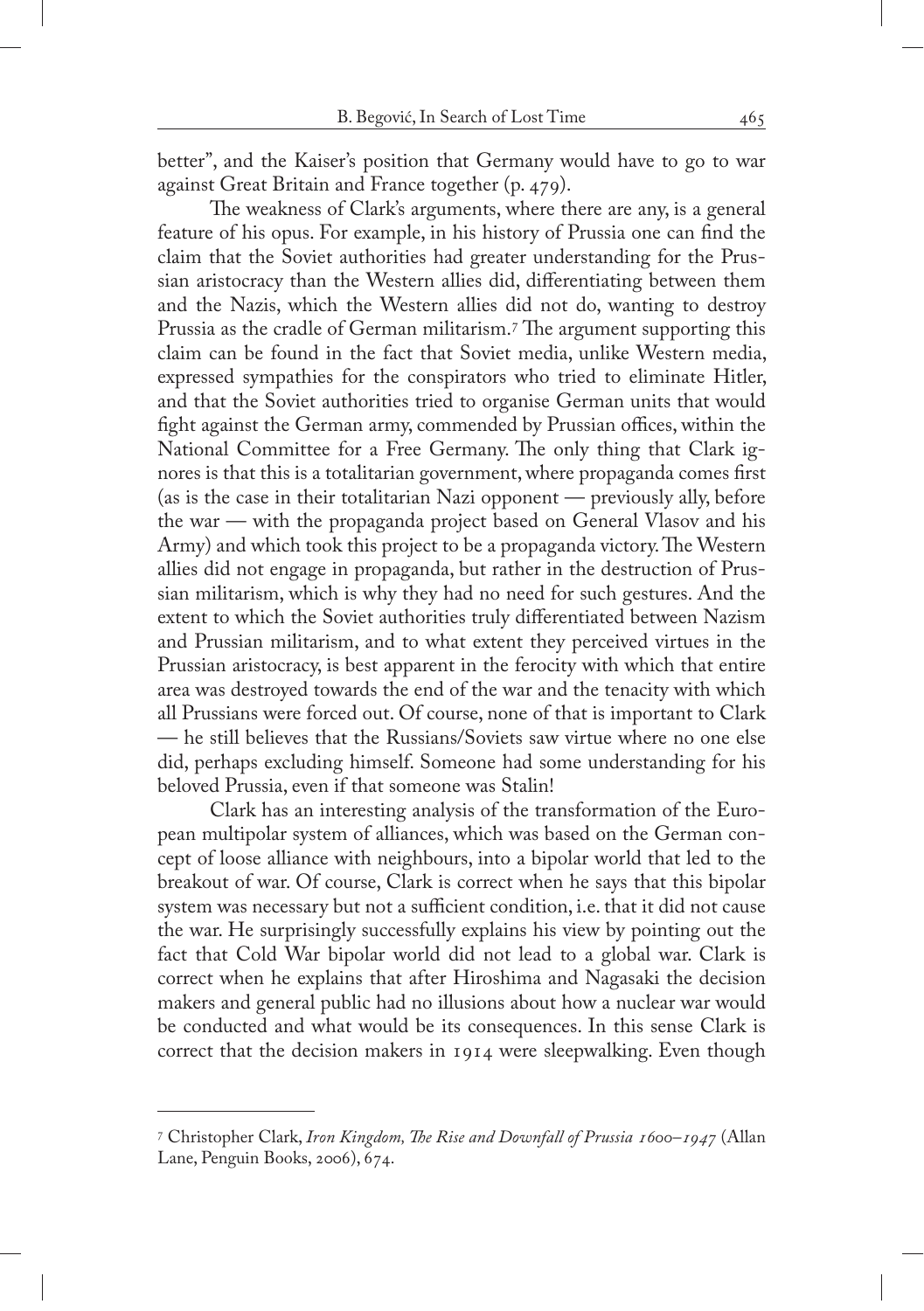they knew they were going to war, most of the decision makers had no idea what kind of war awaited them.

The way that secondary historical sources are used in Clark's book is quite problematic. For example, Clark states, citing Bulgarian historian Teodorov, that after the First Balkan War Crown Prince Alexander toured various "Macedonian towns in the conquered areas" and spoke to "local Bulgars" in the following way. "What are you?" "Bulgarian." "You are not Bulgarian. Fuck your father."8 The credibility of the source is yet to be verified. Not everything that was ever published is appropriate for quotation — this is the advice to those who are preparing for a career in science, but Clark apparently does not abide by it. And the detailed recount of portions of the memoires of a 26-year-old (therefore novice) French diplomat, Louis de Robien (pp. 433–435), on his experiences upon arriving in St. Petersburg, including his assessment of the local cuisine, is not only completely irrelevant, but is apparently supposed to serve to show that at the time Russia was a backward country and a country of Orthodox fundamentalism, in order to discredit the Russian side in 1914, especially in the eyes of the present-day more superficial readers, in whom the word fundamentalism elicits an association with Iran and some other present-day evils.

However, the question may be raised why *The Sleepwalkers*, a book with so many methodological deficiencies, has achieved such success that many people worldwide believe it to be a synonym for contemporary global historiography on the topic of the First World War. This is no coincidence; it is a very well-written book. The style is suitable, keeping the reader on edge, the right measure of connection with secondary historical sources has been made, and parallels with the present are such that it grasps the attention of the readers who are not so interested in the period a century ago — Clark is obviously an experienced author. *The Sleepwalkers* is a bad, but very well-written book — one might even say skilfully written.

Fromkin's book, even though published nearly a decade ago, has still made it into the selection for this review for its contributions to the field of international relations more than historiography, and for the very clearly expressed theses about the causes of the First World War. Fromkin points out one of the very important characteristics of the Triple Alliance, the alliance that Germany was in — the links between the allies were asymmetrical. The indubitable pillar of this alliance was Germany and its commitment to its allies was unquestionable. The other two allies, Austria and especially Italy, had less strength, military as well as economic, and were less reliable partners, i.e. with less commitment to the alliance and the obligations stemming from it.

<sup>8</sup> Clark quotes (44 in chapter 5) Ivan T. Teodorov, *Balkanskite voini (1912–1913): Istoricheski, diplomaticheski i strategichaski ocherk* (Sofia 2007), 259–261.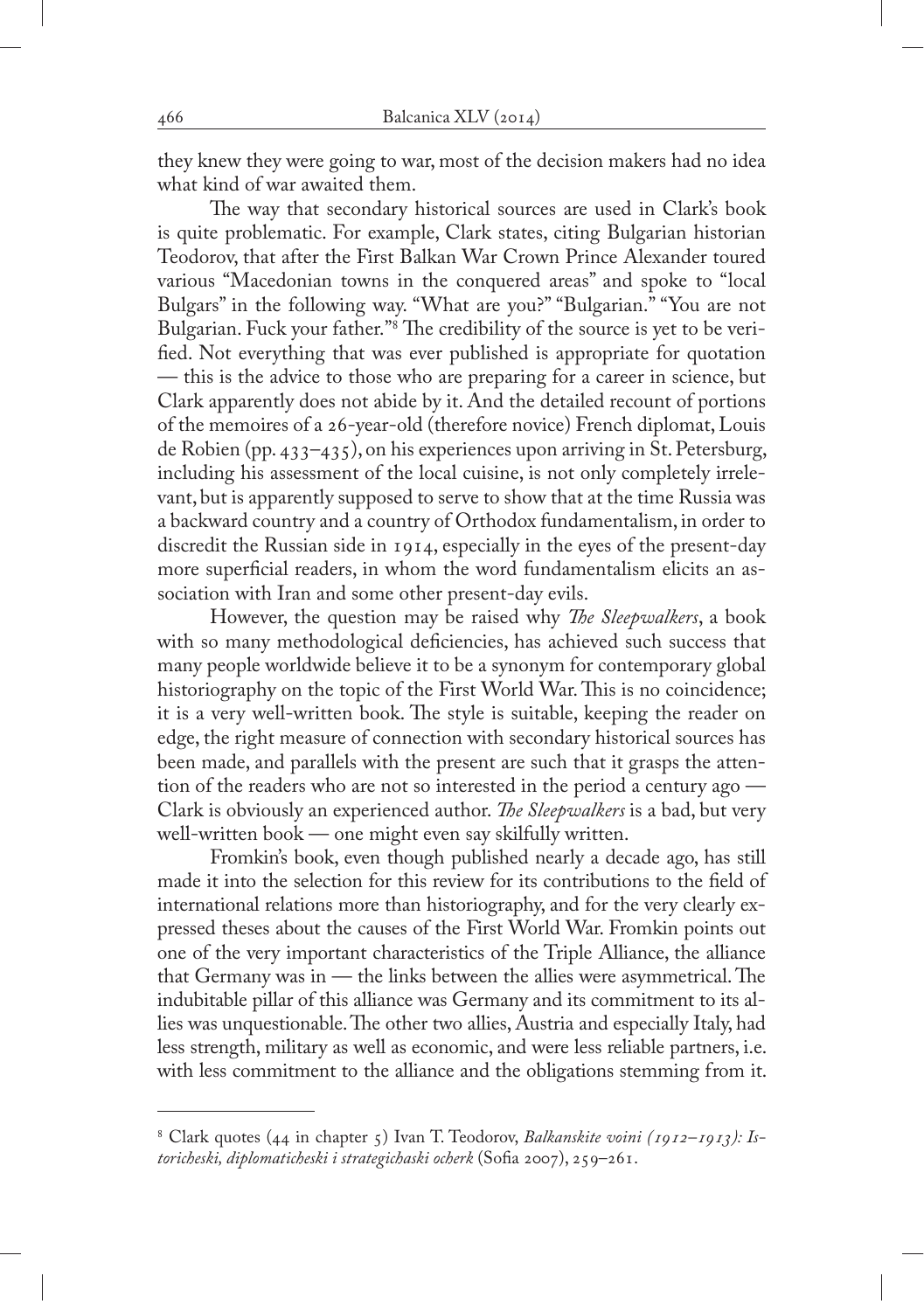The German leaders simply did not know how their allies would act when hard times came around, since they had not received a single credible signal from them regarding the acceptance of the agreed obligations. Judging that the alliance with Italy was a dead letter (time would prove that this was a good assessment) the German authorities knew that it was crucial that at least Austria-Hungary be their ally, otherwise they would be alone, between France and Russia. This is why it was crucial that they secure this alliance.

Fromkin believes that the best way for that was for Austria (Fromkin writes about Austria, not referring to Austria-Hungary, likely implicitly pointing out the asymmetry in the adoption of foreign policy and military decisions) to attack Serbia, because then it would have to seek Germany's protection from Russia, Serbia's ally, i.e. protector. This is precisely how Fromkin interprets Germany giving Austria a free hand in early July 1914, and even Germany's dissatisfaction with the slow preparations for the war against Serbia, i.e. encouragement to speed up the start of the war. Simply, the moment that Austria is at war with Serbia, because of the Russian threat there would be no thought of abandoning the alliance with Germany, which is of crucial importance for the integrity of the German Eastern Front.

From this it follows that there was a strategic conformity between Austrian and German interests. Both countries wanted war: Austria against Serbia, and it was not interested in anything else, and Germany against Russia, with a preventive war on the Western Front, so that after the defeat of France, the entire German military force could focus on Russia. Therefore the Austrian alliance on the Eastern Front was of strategic importance to Germany in the defensive phase, i.e. until France was defeated and kicked out of the game. It takes two to keep the peace, Fromkin writes, but only one to start a war — the one that wants to start it; the other side does not have much choice. He considers the First World War to be Austrian and German, however Austria wanted a local war, in accordance with its capacities.

In Fromkin's book, as well as in several others reviewed, there is testimony of one of the possible implications of the Sarajevo assassination. The victim of this assassination was a person that many believed was opposed to a war against Serbia. It appears that Franz Ferdinand was aware that Austria-Hungary could not survive a war, that it was too weak a state structure. We will probably never learn the truth about this, but as Fromkin states, at the moment when the Austrian army moved against Serbia, Austrian Chief of the General Staff Conrad von Hötzendorf admitted "Had the Archduke still been alive, he would have had me shot" (p. 302). However, he was no more.

Annika Mombauer's book is included in this review because it presents a review of the history of revision of the historiography on Germany's war guilt, clearly showing how the issue of this guilt exceeds the historiograpic, i.e. academic frame. This is a serious political issue. Namely, there